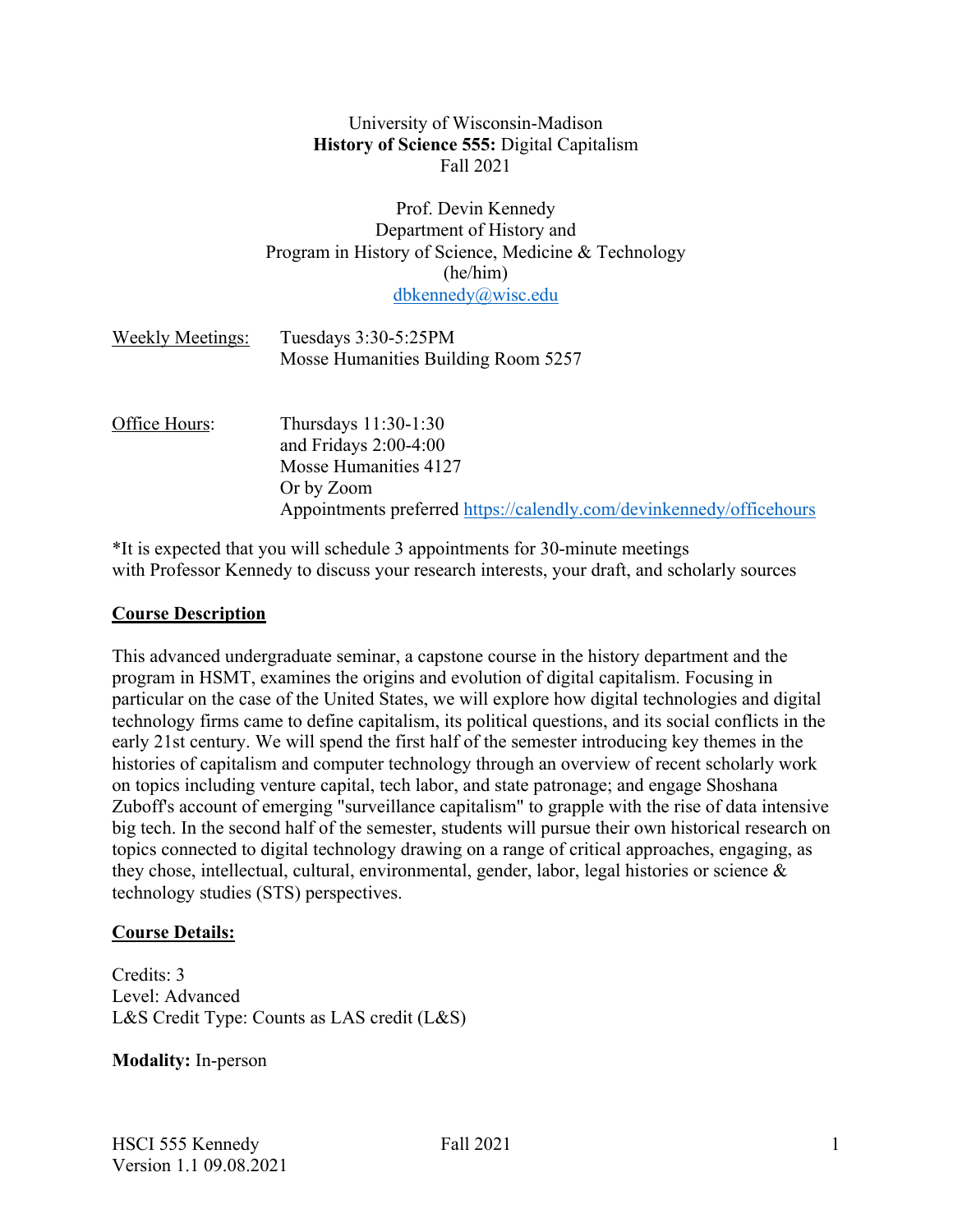# **Format**

The class is taught in a seminar format, meeting once per week for two hours. 75% of class time is devoted to discussion of readings and 25% to collaborative discussions of student research and research methods. This is a reading intensive course with approximately 100-150 pages of reading assigned per week. It is expected that students will meet with the instructor at a minimum of 3 times during the semester in office hours to discuss the course and student research topics.

## **Credit Hour Details**

The credit standard for this course is met by an expectation of a total of 135 hours of student engagement with the course's learning activities (at least 45 hours per credit or 9 hours per week), which include regularly scheduled meeting times (group seminar meetings of 115 minutes per week), reading, writing, required individual consultations with the instructor, and other student work as described in the syllabus.

## **Learning Outcomes**

Students, upon successful completion of the course, will be able to:

- Situate contemporary the economic, social, and political debates surrounding technology businesses in a historical framework
- Communicate in oral presentations and written work perspectives on the relationship between technology and society
- Understand key episodes in the recent history of computer technology
- Develop creative and engaged political and social questions pertaining to technology in society

## **Academic Integrity**

The purpose of this course is to help you learn a body of historical knowledge, practice methods for understanding history, and gaining tools for writing and presenting your own ideas. Misrepresenting the work of others as your own is a fundamental violation of trust within our community—and a waste of your time. If you are struggling to meet deadlines, or are tempted to use someone else's writing in lieu of your own effort; please contact Professor Kennedy. **A late assignment is always a preferable option to one that risks your grade altogether.** Academic misconduct can result in disciplinary action including failure of the assignment/course, disciplinary probation, or suspension. For more information, refer to studentconduct.wiscweb.wisc.edu/academic-integrity/.

## **A note on online services and Grammarly**

"AI" based essay writing services produce bad writing; and using such services would be academic misconduct. *Do not use them.* I also strongly recommend you not use the popular AIbased writing aid Grammarly. It produces strange constructions and odd vocabulary choices. I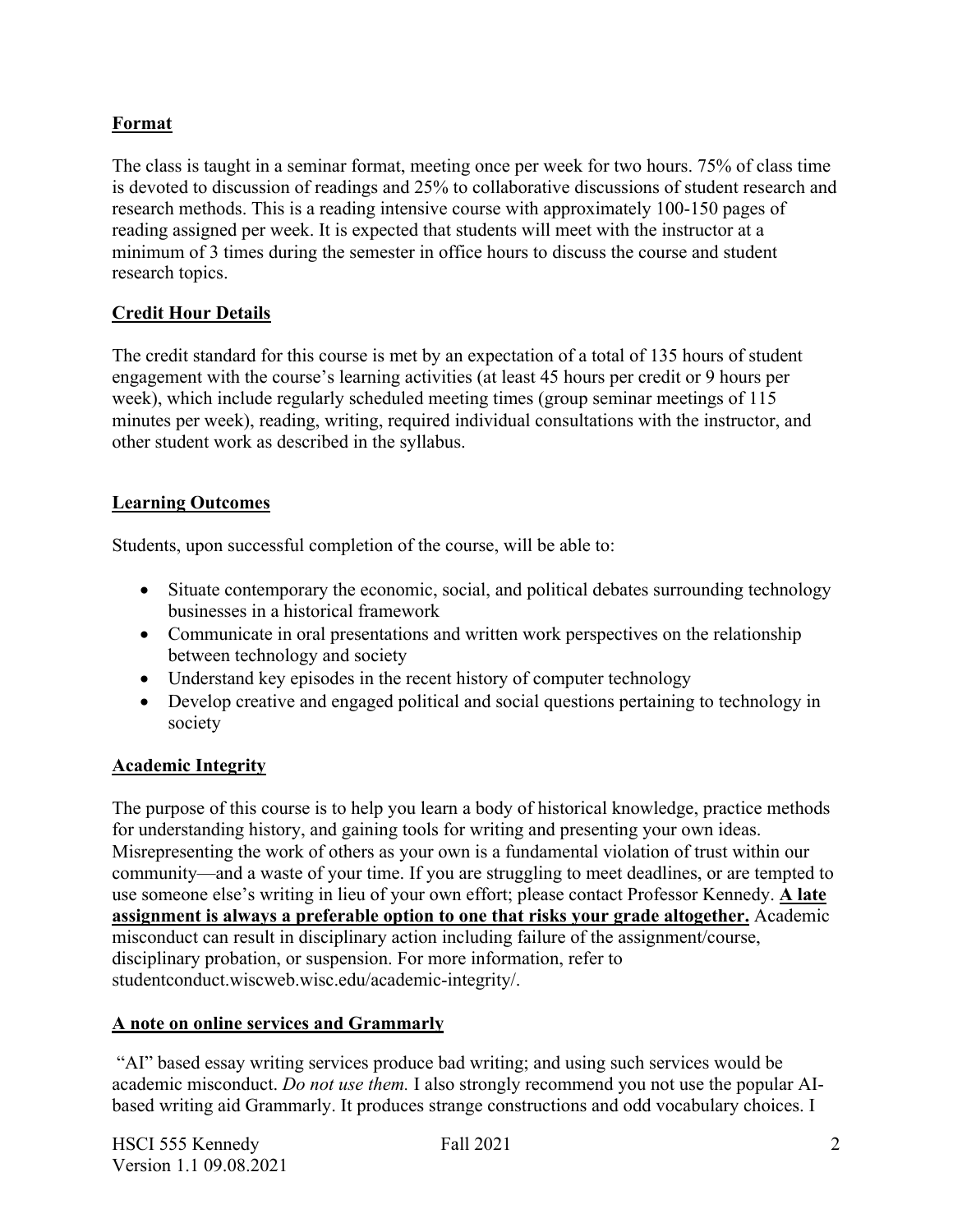will be able to tell if you're using it, and will suggest strongly that you do not. I am happy to work with you on vocabulary building as well as on grammar if these are stumbling blocks for you. Other resources are recommended below.

## **Writing Resources**

The focus of this class is on the development of writing skills related to academic contexts; how to turn your ideas into text. We won't stress mechanical issues in this course, but there are resources to help you develop and improve those aspects of your writing. The History Lab and the University Writing Center can assist you at all levels of writing practice, from idea formation to proofreading.

The History Department History Lab: https://history.wisc.edu/undergraduate-program/the-history-lab/ University Writing Center: https://writing.wisc.edu/individual/

# **Accessibility and Diversity**

I aspire to create a classroom strengthened by students who feel heard, safe, and supported. I am committed to providing any accommodations that will enable you to thrive in our course, including but not limited to those requested through the McBurney Disability Resource Center.

If you are in need of additional accommodations, please feel free to speak with Professor Kennedy, or the McBurney Center

The McBurney Disability Resource Center Phone: (608) 263-2741 Address: 702 W. Johnson Street, Suite 2104 Email: mcburney@studentlife.wisc.edu

Diversity is a source of strength, creativity, and innovation for UW-Madison. We value the contributions of each person and respect the profound ways their identity, culture, background, experience, status, abilities, and opinion enrich the university community. We commit ourselves to the pursuit of excellence in teaching, research, outreach, and diversity as inextricably linked goals. https://diversity.wisc.edu/

## **Technology**

All materials (text, links to audio and video clips) are provided on Canvas, but if you are having trouble, please be in touch.

## **Face Masks:**

In accordance with University Policy, students, faculty, and staff are required to wear a face mask while inside any university building, this will include during lectures, discussion sections, and in office hours. Face coverings must be worn correctly (i.e., covering both your mouth and nose) in the building if you are attending class in person.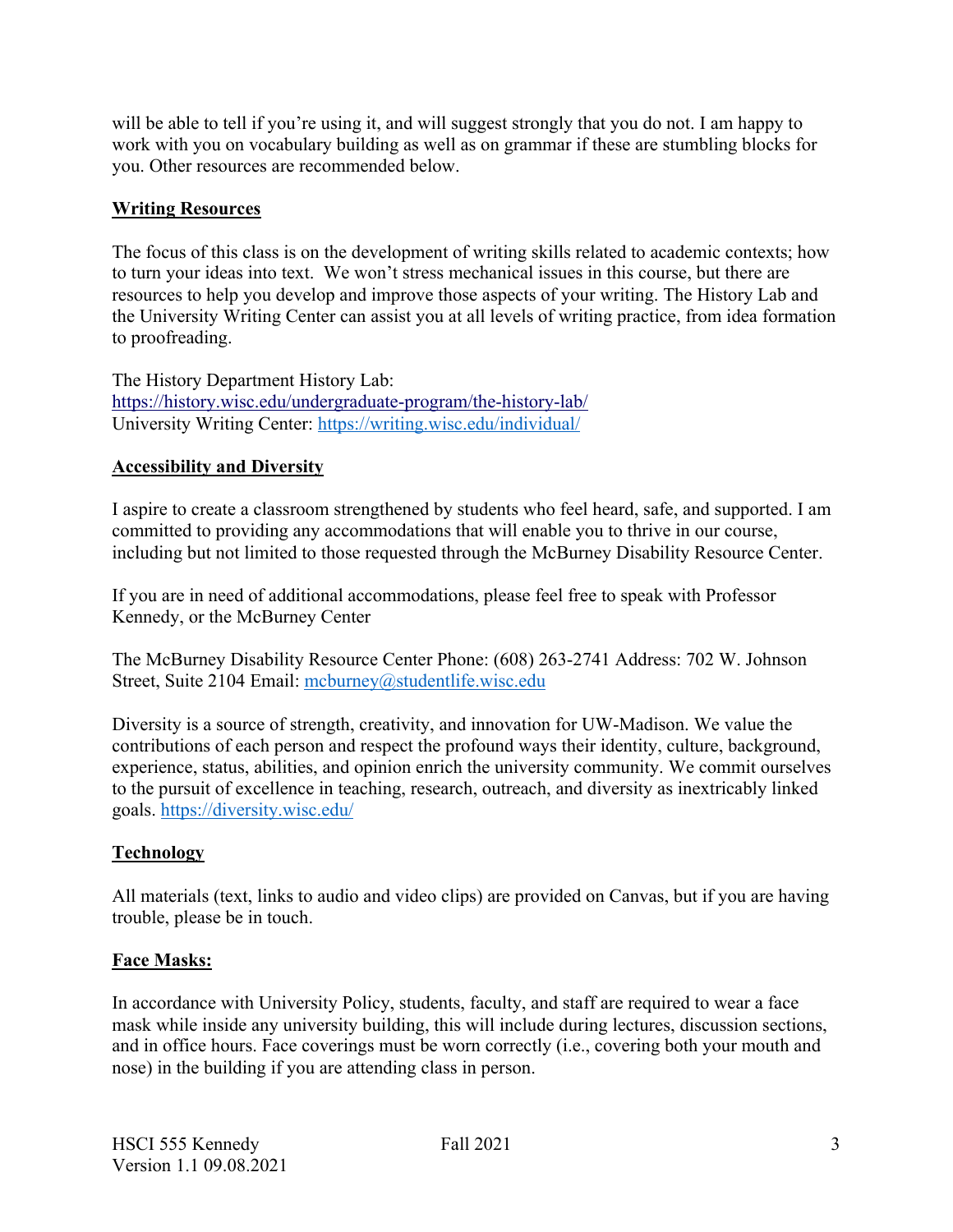Students with disabilities or medical conditions who are unable to wear a face covering should contact the McBurney Disability Resource Center or their Access Consultant if they are already affiliated. Students requesting an accommodation unrelated to disability or medical condition, should contact the Dean of Students Office.

Students not wearing a face covering will be asked to put one on or leave the classroom. Students who refuse to wear face coverings appropriately or adhere to other stated requirements will be reported to the Office of Student Conduct and Community Standards and will not be allowed to return to the classroom until they agree to comply with the face covering policy. An instructor may cancel or suspend a course in-person meeting if a person is in the classroom without an approved face covering in position over their nose and mouth and refuses to immediately comply.

## **Absences due to Covid-19**

Individual students unable to attend in-person seminars for COVID-19-related reasons should contact me, Professor Kennedy to discuss options for access to course materials and activities. Students who must miss multiple class sessions should talk with me and with their academic advisor about the best course of action.

If multiple students must miss in-person class meetings for COVID-19-related reasons, every will be made to avoid a disruption of in-person instruction. Instructors should work with their department, school and college to explore ways to provide students who cannot attend in-person sessions access to course materials and activities. Any interruption of in-person instruction should be temporary and brief.

# **Religious observations**

Please be in touch with Professor Kennedy early in the semester if you expect your observation of religious holidays or events will conflict with course events and assignments. I am happy to help make alternative accommodations.

## **Regular and substantive student-instructor interaction**

Students will receive regular and substantive interaction with instructor, as well as teaching assistants, during in-person seminar meetings, through feedback on written assignments, and in one-on-one meetings in office hours.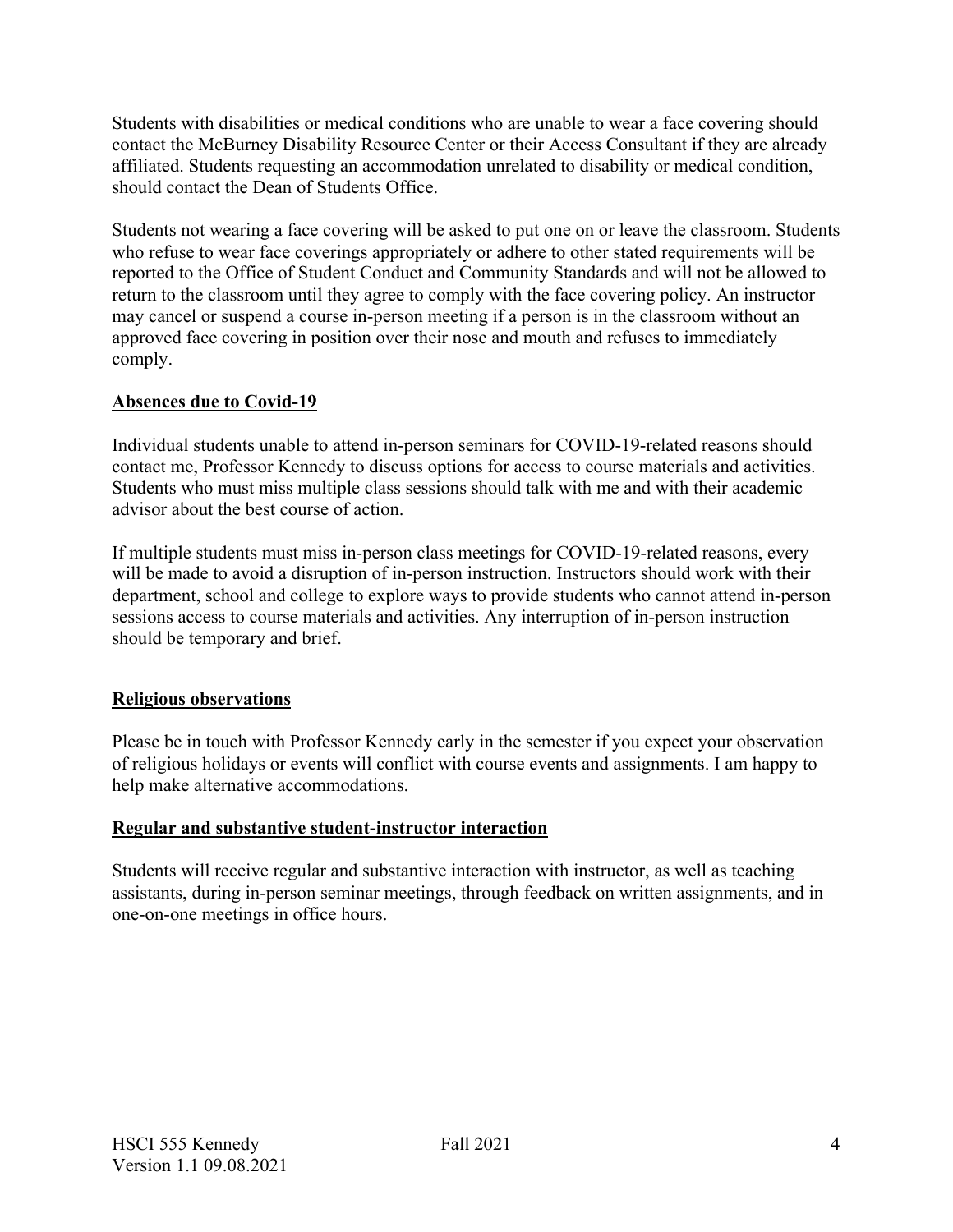### **Grade Components**

### **1. Research and writing Exercises 50%**

- 1.1. Summary and Synopsis of a Scholarly Source **7.5%** (Summary/Synopsis)
- 1.2. Annotated Bibliography **7.5%**
- 1.3. Research proposal: 3-5 Pages **10%**
- 1.4. Final Research paper: 15 Pages **25%**

# **2. Participation and Presentation 50%**

- 2.1. Introducing and Leading Discussion of a Course Text (20%)
- 2.2. Peer Review Conference: Preparation and Comments on research Proposal (10%)
- 2.3. Participation in class discussion, attendance (20%)

### **Overview of Assessments and Exercises**

(further details to be given when exercises are assigned)

## **Research and Writing Exercises:**

1.1. Summary and Synopsis of a Scholarly Source **7.5%** (Summary/Synopsis)

You will write a short blog post on the course canvas of 250-500 words, summarizing one of the readings, noting the *historical* and *historiographical* arguments provided. You'll use this in your introduction and discussion of a course text (assignment 2.1).

1.2. Annotated Bibliography **7.5%**

You will gather a number of secondary and primary sources that will be the basis for your research proposal, and, for each source, provide an approximately 30-to-50 word description and positioning within your research project.

1.3. Research Proposal **10%**

The culmination of the course is a research paper on a topic related to the history of technology, data, science, broadly construed in relation to social, business, cultural, or economic history. The proposal is a memo of about 3-5 double spaced pages in which you describe a research question, summarize some scholarly literature on the subject, describe potential primary sources that could assist in answering it, and provide a description of the 'what' and 'why' of the research: your hypothesis about what the research might show, and why the story matters.

## 1.4. Final Research Paper **20%**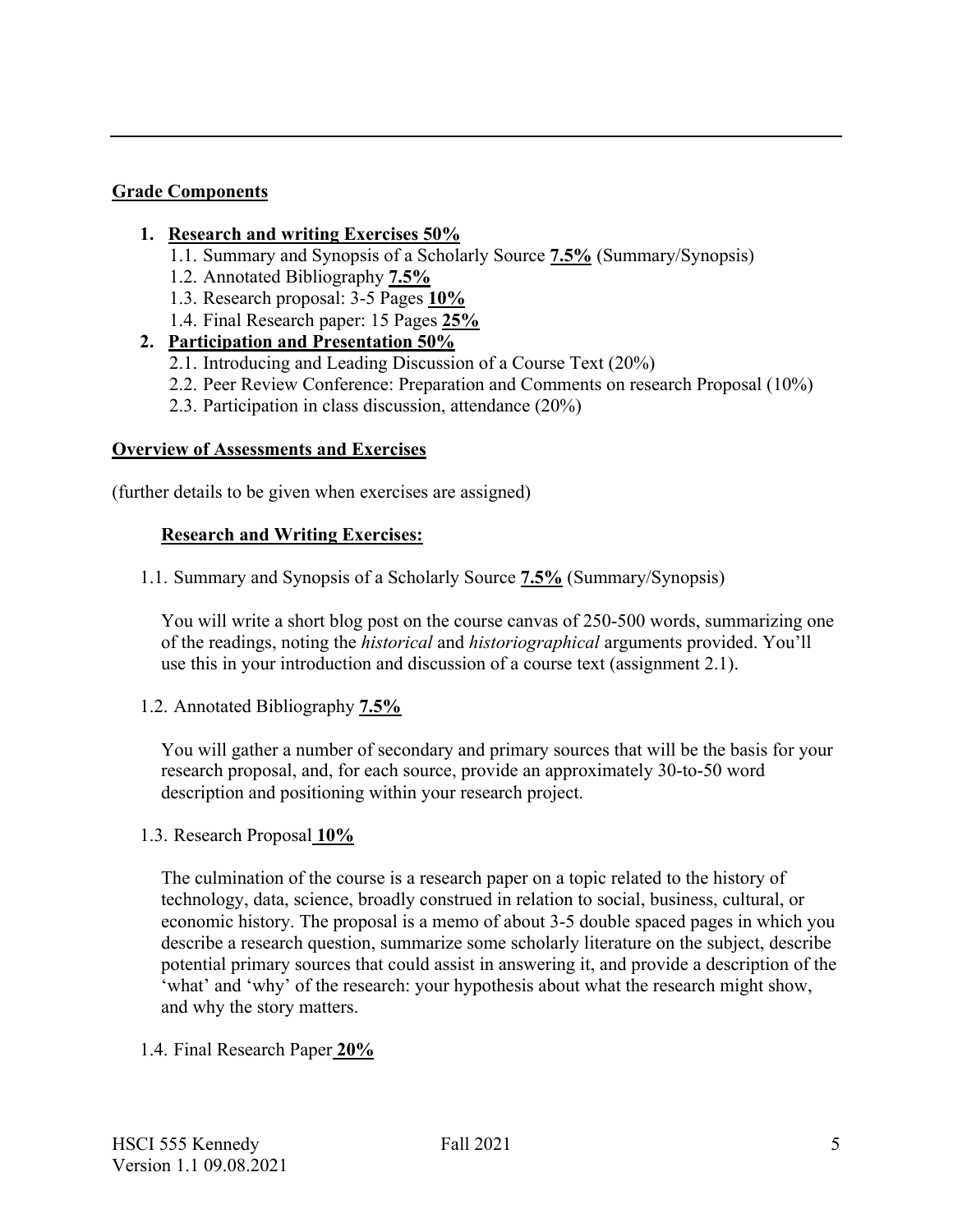The final research paper is an argumentative essay on a topic in the history of technology, data, or science, broadly construed in relation to social, business, cultural, or especially economic history. Papers will draw on and work in conversation with both secondary sources *and* demonstrate sustained exploration and original analysis of primary sources including online materials (legal cases, digitized archival sources, government documents, published academic papers) and paper materials (books, archival materials).

Parameters (length, style etc.): Graduate students will consider specific *venues* (e.g. academic journals) for models of style and length, but with the expectation that papers will be generally the length of a full-length research article, about 7500 words.

Undergraduate students will discuss the structure and style of academic writing in class and during office hour meetings with Professor Kennedy. Papers will be at least 6000 words, and use a consistent footnote style to appropriately cite sources (MLA, SAGE, or Chicago style)

# **Participation and Presentation**

2.1 Introducing and Leading Discussion of a Course Text (20%)

Each student will take responsibility of introducing a course text—sign ups and further details will be provided. This exercise will begin around week 6.

2.2 Peer Review Conference: Preparation and Comments on research Proposal (10%)

In addition to feedback from Professor Kennedy, each student will receive feedback from a peer in the form of a peer review conference. Each student will be responsible for reading, commenting on, and discussing another student's paper. We will dedicate class time to a peer review conference, and you will be provided with a guide on how to read and support another writer in the course of this conference.

2.3 Participation in class discussion, attendance (20%)

You must attend all class meetings. You are permitted one "freebie" unexcused, unexplained absence. If something comes up (a doctor's visit, family situation) you should be in touch to request an excused absence, but please try to do so in advance if possible, to arrange alternative work. You will lose 10% on your discussion grade for each additional unexcused absence. (e.g. if you finish with a 90% on your participation as described in the rubric below, but you have three unexcused absences you'll receive an 85% on your discussion grade for the semester).

Covid: If you cannot attend class due to Covid illness or quarantining, we will make special arrangements including virtual makeup sessions.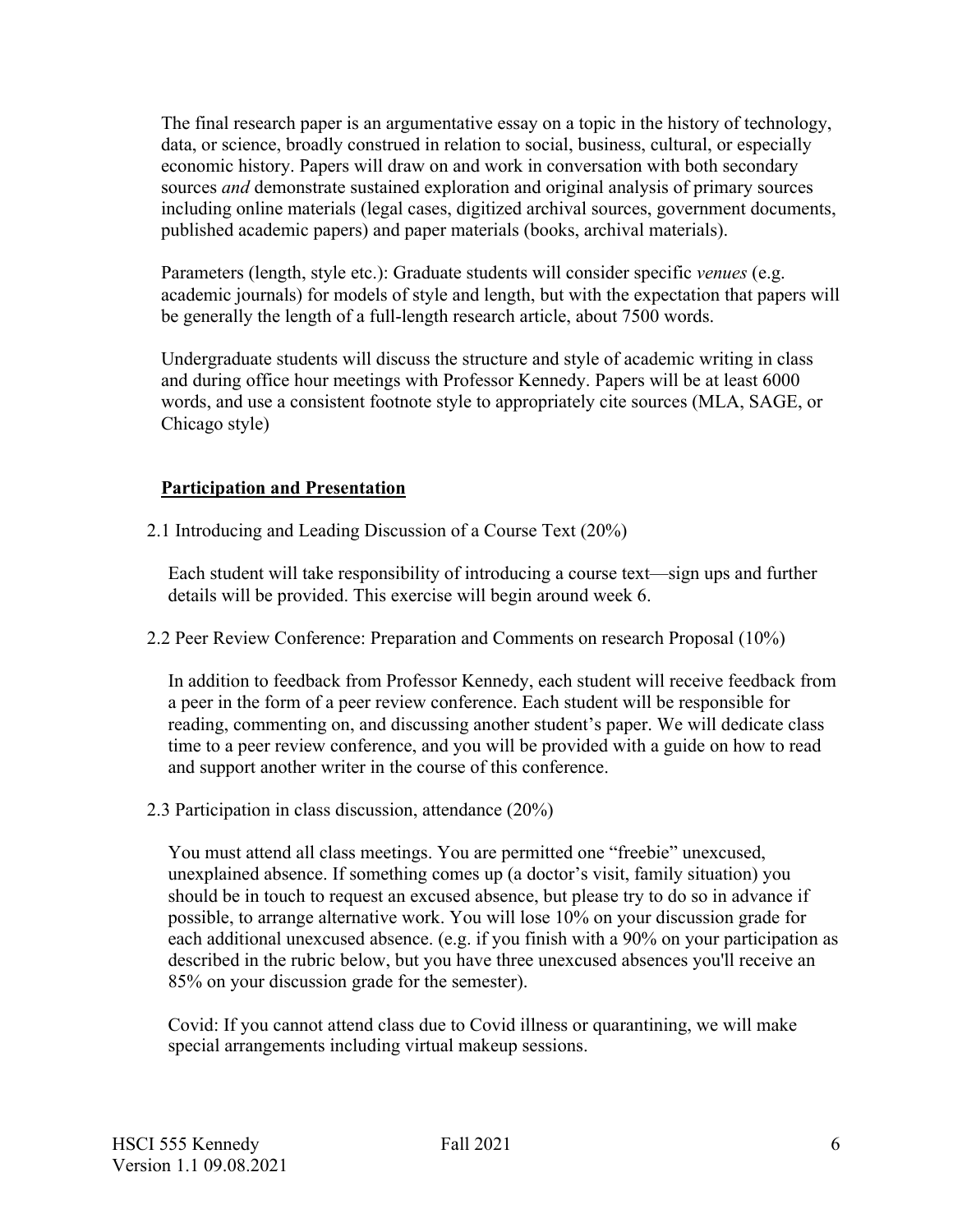| Excellent (90-100)                                                                                                                                                                                                                                                                                                                                                | Good (80-90)                                                                                                                                                                                                                                                                                       | Competent (70-                                                                                                                                                                                                                                | Pass $(60-70)$                                                                                                                                                                  | Fail $(0-60)$                                                                                                                                             |
|-------------------------------------------------------------------------------------------------------------------------------------------------------------------------------------------------------------------------------------------------------------------------------------------------------------------------------------------------------------------|----------------------------------------------------------------------------------------------------------------------------------------------------------------------------------------------------------------------------------------------------------------------------------------------------|-----------------------------------------------------------------------------------------------------------------------------------------------------------------------------------------------------------------------------------------------|---------------------------------------------------------------------------------------------------------------------------------------------------------------------------------|-----------------------------------------------------------------------------------------------------------------------------------------------------------|
|                                                                                                                                                                                                                                                                                                                                                                   |                                                                                                                                                                                                                                                                                                    |                                                                                                                                                                                                                                               |                                                                                                                                                                                 |                                                                                                                                                           |
| Consistent<br>preparation and<br>regular<br>involvement in<br>discussion<br>ä,<br>Explores questions<br>rigorously<br>Comes to class<br>with questions and<br>ideas<br>Draws on material<br>from other weeks<br>in the course<br>Engages others<br>respectfully,<br>building on and<br>giving credit to<br>students work<br>Leaves space for<br>other students to | Generally<br>$\overline{a}$<br>prepared and<br>involved in<br>discussion<br>Draws on course<br>materials in<br>responding to<br>questions or<br>adding to<br>discussion<br>Engages others<br>$\overline{a}$<br>respectfully,<br>building on and<br>giving credit to<br>other students'<br>Comments | 80)<br>Involved in<br>$\overline{\phantom{0}}$<br>discussion,<br>but does not<br>demonstrate<br>adequate<br>preparation<br>Contributes<br>$\overline{\phantom{0}}$<br>when called<br>upon but not<br>actively<br>engaged in the<br>discussion | Contributes<br>when called<br>upon but not<br>actively<br>engaged<br>Responses are<br>on-topic but<br>do not<br>demonstrate<br>awareness of<br>course<br>materials of<br>course | Uninvolved<br>$\overline{\phantom{0}}$<br>Unexcused<br>$\overline{\phantom{a}}$<br>Disruptive or<br>$\overline{\phantom{m}}$<br>disrespectful<br>to peers |
| speak                                                                                                                                                                                                                                                                                                                                                             |                                                                                                                                                                                                                                                                                                    |                                                                                                                                                                                                                                               |                                                                                                                                                                                 |                                                                                                                                                           |

# **Discussion Participation Rubric**

## **Week-by-week Overview**

# *UNIT 1: Capitalism and its Digital Form*

The goal of this course is to understand the historical interaction between digital technologies (their development, use, context) and capitalism so as to situate the current moment in a longer narrative. In Unit 1, we set the stage for that effort by quickly grounding ourselves in the social scientific literature on capitalism, its history, and the current debate on various digital capitalisms.

We ask: What is capitalism, and how have social scientists interrogated capitalism as a subject of history? What might be distinct about capitalism in a digital society, and what does this mean about technology's role in history?

## **Week 1:**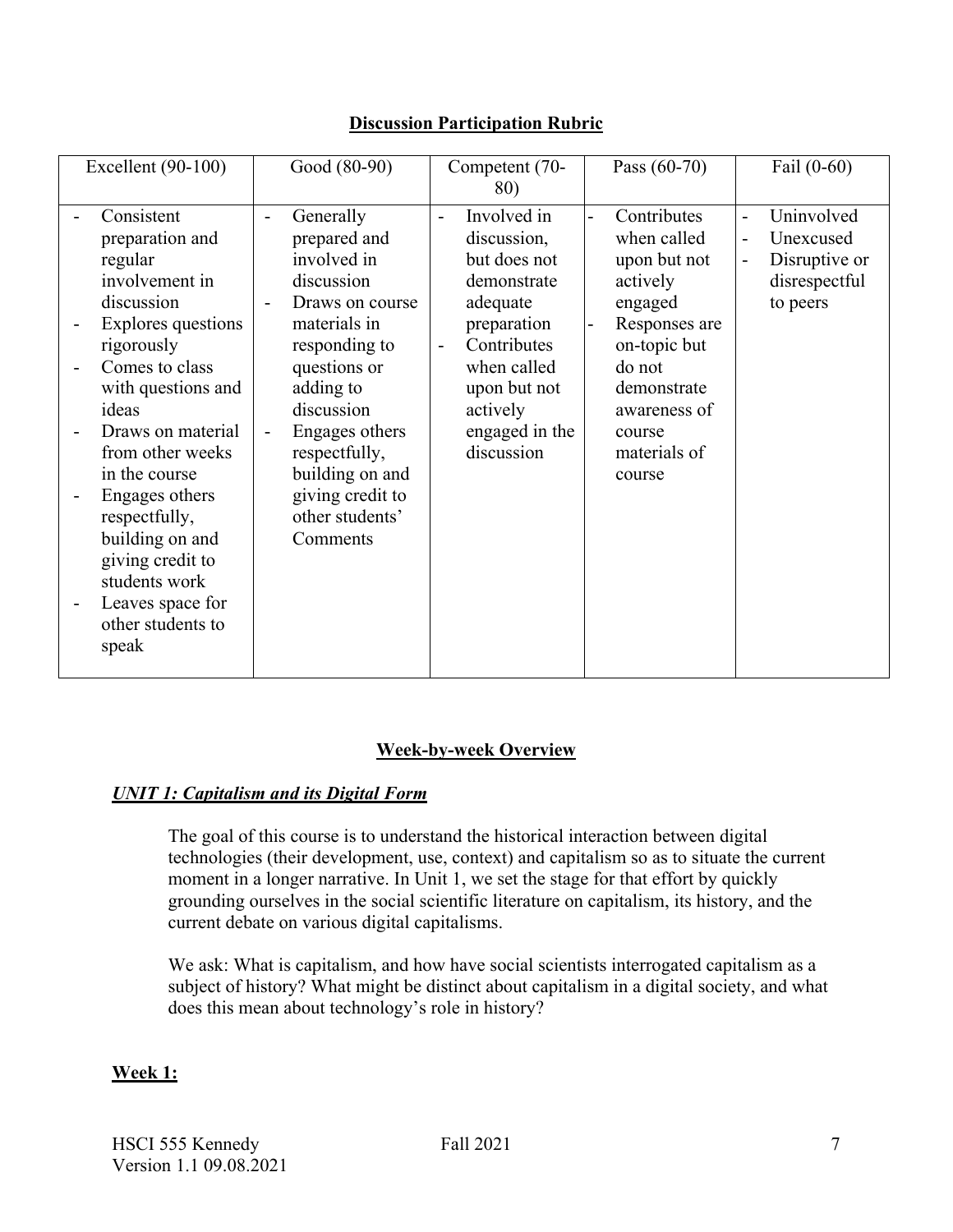No class week of September 7

## **Week 2: Capitalism and the 'History of Capitalism'**

**First Meeting: September 14 / 3:30-5:25pm**

\*\*\*Meet with Professor Kennedy during office hours this week or next

## **Preparation:**

### *Read [on canvas]*

- 1. Paul Bowles *Capitalism* (2013), Chapters 1-4 (66 pages)
- 2. Jonathan Levy, "Capital as Process and the History of Capitalism" *Business History Review* (2017) (27 pages)
- 3. Walter Johnson, "To Remake the world: Slavery, Racial Capitalism and Justice" *Boston Review* (2018) https://bostonreview.net/forum/walter-johnson-to-remakethe-world (14 pages)

\*\*\*Meet with Professor Kennedy during office hours

## **Week 3: Platform Capitalism or Surveillance Capitalism?**

**Meeting: September 21 / 3:30-5:25pm**

\*\*\*Meet with Professor Kennedy during office hours this week or next

*Assignment 1.1 Provided*

## **Preparation:**

## *Read [on canvas]*

- 1. Rana Foroohar Don't Be Evil: How Big Tech Betrayed its Founding Principles and all of Us Chapters 11, 12 (39 pages)
- 2. Shoshanna Zuboff "Big other: surveillance capitalism and the prospects of an information civilization" *Journal of Information Technology* (2015) 30 75-89. (13 pages)
- 3. Frank Pasquale "Two Narratives of Platform Capitalism" *Yale Law & Policy Review* (2017) 35 (12 pages)
- 4. Tressie MacMillam Cottom "Where Platform Capitalism and Racial Capitalism Meet: The Sociology of Race and Racism in Digital Society" *Sociology of Race and Ethnicity* (2020) 6 No. 4 441-449 (8 pages)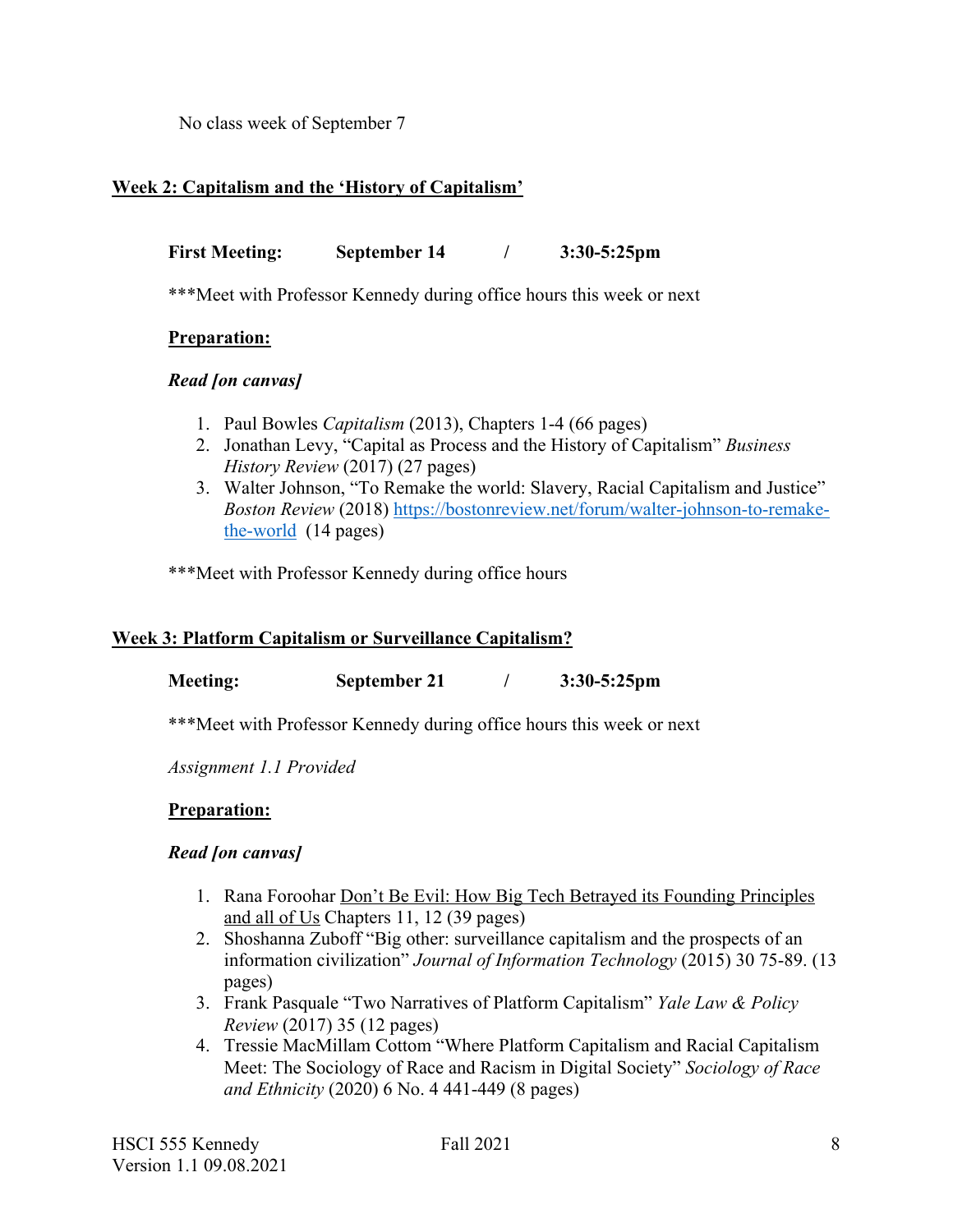# *UNIT 2: The Political Economy of Digital Technology From World War II to the 1990s*

In Unit 2, we explore themes in the history of digital technology, drawing on the business and economic history of computing to seek out the origins of digital society in the United States and its associated political economy. Where did computer technologies come from? What historic fusions of state power, private industry, and scientific expertise? What does a *historical* approach yield in the study of capitalism?

## **Week 4: Innovation and the State**

**Meeting: September 28 / 3:30-5:25pm**

#### **Preparation:**

### *Read: [on canvas]*

- 1. Stuart Leslie *The Cold War and American Science: The Military-Industrial Academic Complex at MIT and Stanford* (1992) Introduction + Chapters 1 + 2
- 2. Paul Edwards *The Closed World: Computers and the Politics of Discourse in Cold War America* (1997) Chapters  $2 + 3$

## **Week 5: The Financial System**

**Meeting: October 5 / 3:30-5:25pm**

## **Preparation:**

#### *Read [on canvas]*

- 1. Tom Nicholas, *VC: An American History* Chapters 4, 5, 6, 7
- 2. Rana Forohoor, *Don't be Evil* Chapter 10 "Too Fast to Fail"

## **Week 6: Labor and Digital Technology I**

**Meeting: October 12 / 3:30-5:25pm**

**Preparation:**

#### *Read [on canvas]*

1. David Noble *Forces of Production: A Social History of Automation* Chapters 2, 3, 5 and 7.

## **Week 7: Labor and Digital Technology II**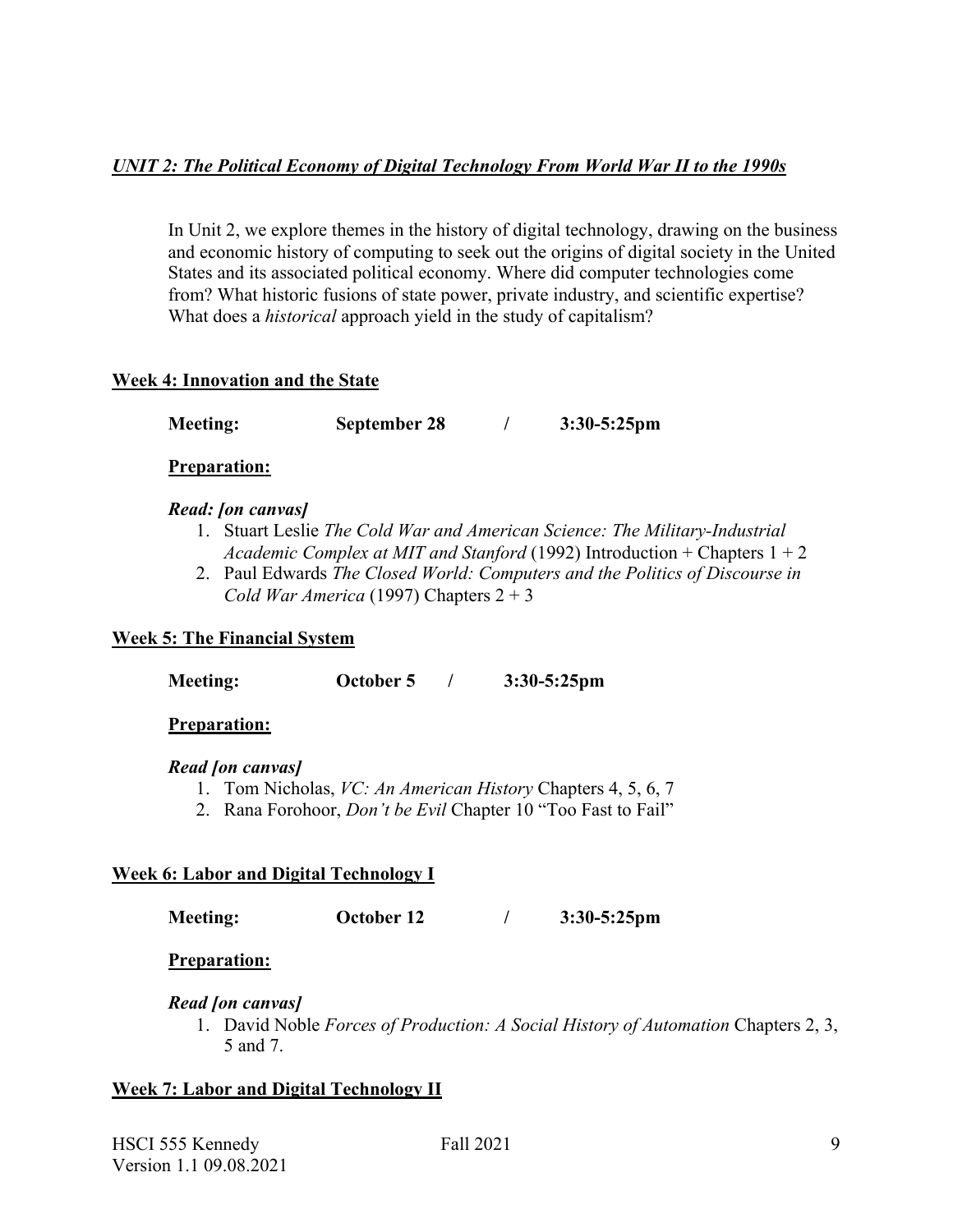**Meeting: October 19 / 3:30-5:25pm**

#### **Preparation:**

#### *Read [on canvas]*

- 1. Mary Gray and Siddharth Suri, *Ghost Work: How to Stop Silicon Valley from Building a New Global Underclass* Introduction, Chapters 1 + 2
- 2. Biao Xiang, *Global Body Shopping: An Indian Labor System in the Information Technology Industry* **Sections TBA**

#### **Week 8: Consumers and Data I**

**Meeting: October 26 / 3:30-5:25pm**

#### **Preparation:**

#### *Read [on canvas]*

- 1. Cohen, Lizabeth *A Consumers' Republic: The Politics of Mass Consumption in Postwar America* Chapter 3, 7, 8
- 2. Lepore, Jill *If Then: How the Simulmatics Corporation Invented the Future, Chapter 7*

#### **Week 9: Consumers and Data II**

**Meeting: November 2 / 3:30-5:25pm**

#### **Preparation:**

#### *Read [on canvas]*

- 1. Sarah Igo, *The Known Citizen: A History of Privacy in the Modern America* Introduction, Chapters  $6 + 7$
- 2. Zuboff, *The Age of Surveillance Capitalism* Chapter 3

#### **Week 10: Ideology**

**Meeting: November 9 / 3:30-5:25pm**

#### **Preparation:**

#### *Read [on canvas]*

- 1. Fred Turner From Counterculture to Cyberculture Introduction, Chapter 1 and Chapter 7
- 2. Barbrook and Cameron "The Californian Ideology"
- 3. Arjun Appadurai "The Scarcity of Social Futures in the Digital Era" in Kemp and Anderrsson eds. *Futures* (2021)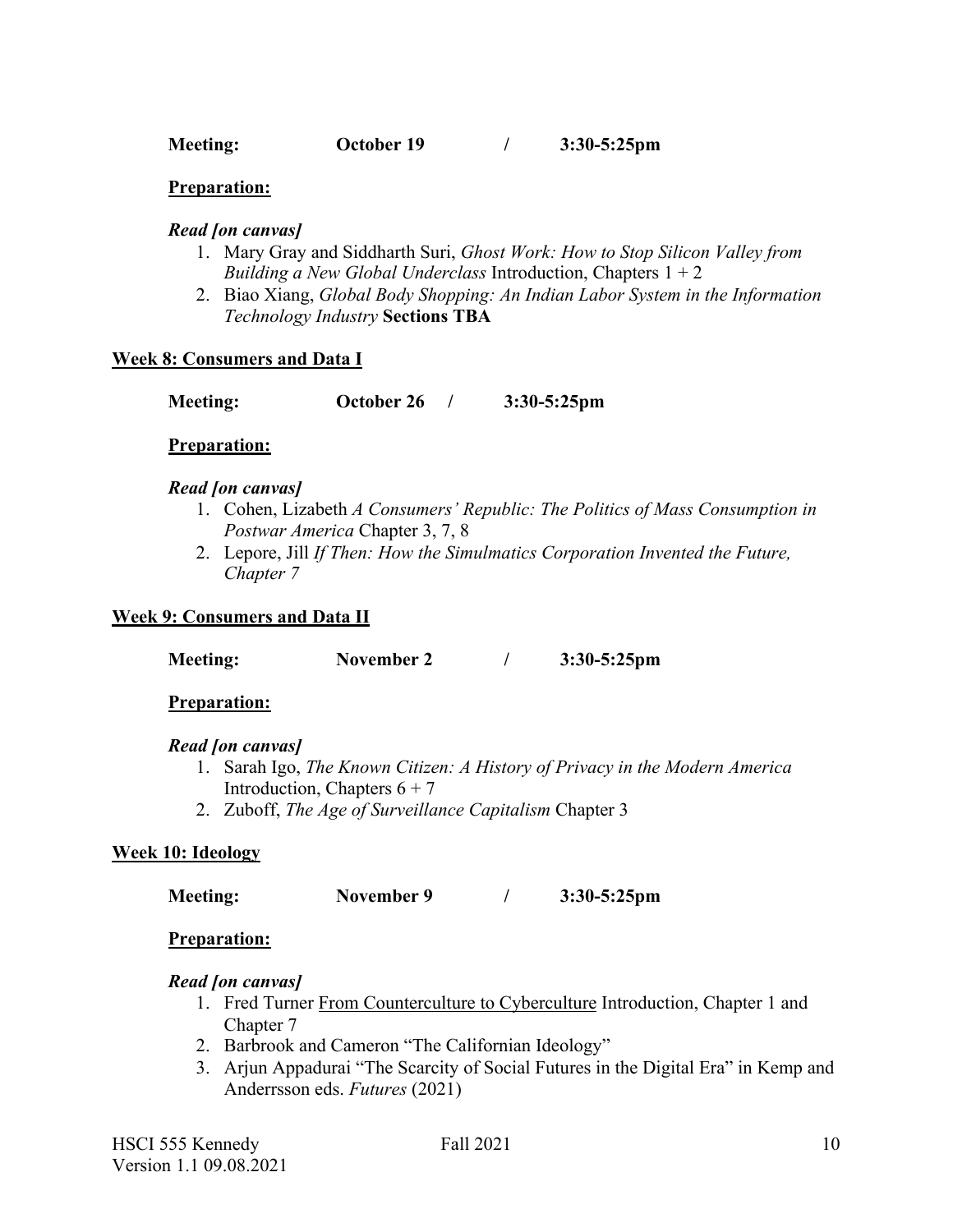## *UNIT 3: Approaching the Present*

In the final five weeks of our course, we attend to ongoing developments in digital technology and capitalism, drawing on our new historical approaches, and building towards our own independent research

### **Week 11: Platform Businesses and Democracy**

| <b>Meeting:</b> | November 16 | $3:30-5:25$ pm |
|-----------------|-------------|----------------|
|                 |             |                |

**Preparation:**

*Read [on canvas]*

- 1. Zuboff *The Age of Surveillance Capitalism* Introduction + Chapters 6, 10
- 2. Zeynep Tufecki *Twitter and Tear Gas: The Power and Fragility of Networked Protest* **Sections TBA**

#### **Week 12: Platforms and the Environment**

| <b>Meeting:</b> | November 23 | $3:30-5:25$ pm |
|-----------------|-------------|----------------|
|                 |             |                |

**Preparation:**

#### *Read [on canvas]*

- 1. Zero Cool [a pseudonym for a Microsoft Employee] "Oil is the New Data" *Logic*  9 December 7, 2019
- 2. Nathan Ensmenger "The Environmental History of Computing" *Technology & Culture* (2018)

### **Week 13: The Tech Workers Movement**

**Meeting: November 30 / 3:30-5:25pm**

#### **Preparation:**

#### *Read [on canvas]*

- 1. Joan Greenbaum on the early days of Tech Worker Organizing *Logic*
- 2. Ben Tarnoff *The Making of the Tech Worker's Movement*

#### **Week 14: Racial Capitalism in the Digital Economy**

**Meeting: December 7 / 3:30-5:25pm**

#### **Preparation:**